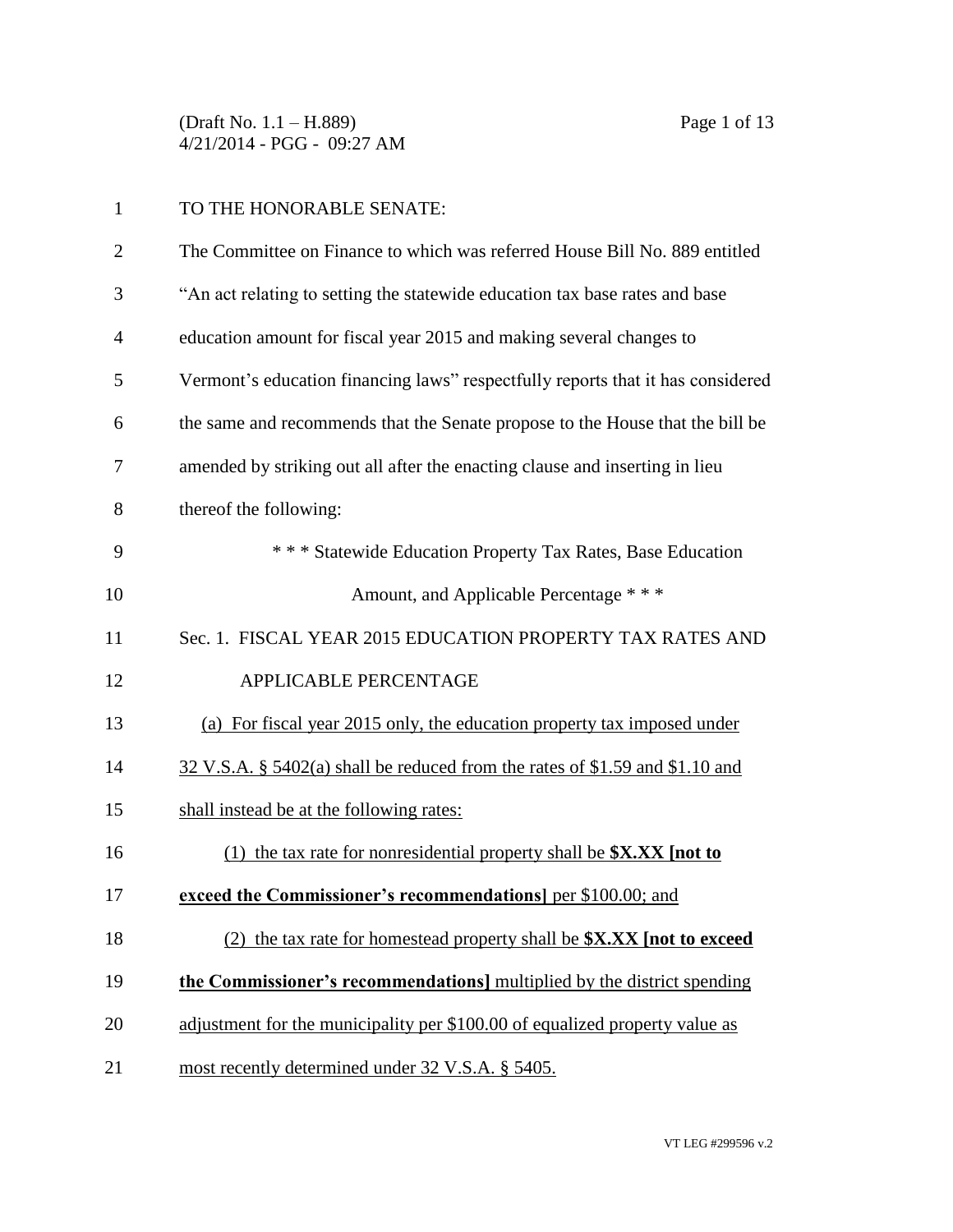(Draft No. 1.1 – H.889) Page 2 of 13 4/21/2014 - PGG - 09:27 AM

| $\mathbf{1}$   | (b) For claims filed in 2014 only, "applicable percentage" in 32 V.S.A.         |
|----------------|---------------------------------------------------------------------------------|
| $\overline{2}$ | § 6066(a)(2) shall be reduced from 2.0 percent and instead shall be X.XX [not   |
| 3              | to exceed the Commissioner's recommendation percent multiplied by the           |
| $\overline{4}$ | fiscal year 2015 district spending adjustment for the municipality in which the |
| 5              | homestead residence is located; but in no event shall the applicable percentage |
| 6              | be less than 1.90 percent.                                                      |
| 7              | Sec. 2. FISCAL YEAR 2015 BASE EDUCATION AMOUNT                                  |
| 8              | As provided in 16 V.S.A. $\S$ 4011(b), the base education amount for fiscal     |
| 9              | year 2015 shall be <b>\$X, XXX</b> [not to exceed the Commissioner's            |
| 10             | recommendation].                                                                |
| 11             | *** Form of Budget Vote ***                                                     |
| 12             | Sec. 3. 16 V.S.A. § 563 is amended to read:                                     |
| 13             | § 563. POWERS OF SCHOOL BOARDS; FORM OF VOTE IF BUDGET                          |
| 14             | EXCEEDS BENCHMARK AND DISTRICT SPENDING IS ABOVE                                |
| 15             | <b>AVERAGE</b>                                                                  |
| 16             | The school board of a school district, in addition to other duties and          |
| 17             | authority specifically assigned by law:                                         |
| 18             | * * *                                                                           |
| 19             | $(11)(A)$ Shall prepare and distribute annually a proposed budget for the       |
| 20             | next school year according to such major categories as may from time to time    |
| 21             | be prescribed by the commissioner Secretary.                                    |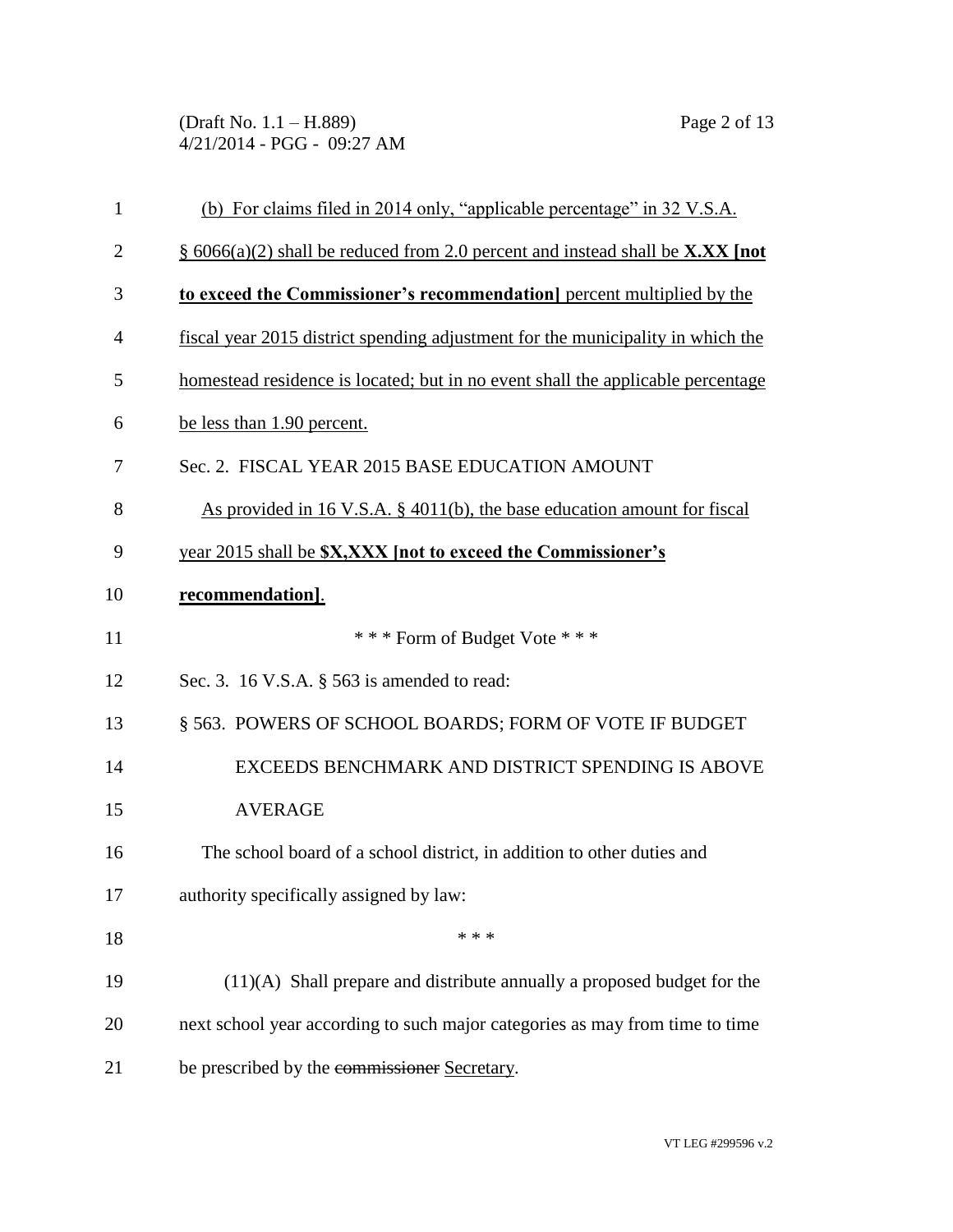| $\mathbf{1}$   | * * *                                                                           |
|----------------|---------------------------------------------------------------------------------|
| $\overline{2}$ | (D) The board shall present the budget to the voters by means of a              |
| 3              | question in the form of a vote provided as follows:                             |
| $\overline{4}$ | "Article #1 (School Budget):                                                    |
| 5              | The total proposed budget of $\frac{1}{2}$<br>is the amount determined by       |
| 6              | the school board to be necessary to support the school district's educational   |
| 7              | program. It is estimated that this proposed budget, if approved, will result in |
| 8              | education spending of \$____ per equalized pupil. This projected spending per   |
| 9              | equalized pupil is _____% higher/lower than spending for the current year.      |
| 10             | Shall the voters of the school district approve the school board to expend      |
| 11             | \$ , which is the amount the school board has determined to be                  |
| 12             | necessary for the ensuing fiscal year?"                                         |
| 13             | * * *                                                                           |
| 14             | *** Increase in Average Daily Membership ***                                    |
| 15             | Sec. 4. 16 V.S.A. $\S$ 4010(b) is amended to read:                              |
| 16             | (b) The commissioner Secretary shall determine the long-term membership         |
| 17             | for each school district for each student group described in subsection (a) of  |
| 18             | this section. The commissioner Secretary shall use the actual average daily     |
| 19             | membership over two consecutive years, the latter of which is the current       |
| 20             | school year. If, however, in one year, the actual average daily membership of   |
| 21             | kindergarten through 12th grade increases by at least 20 students over the      |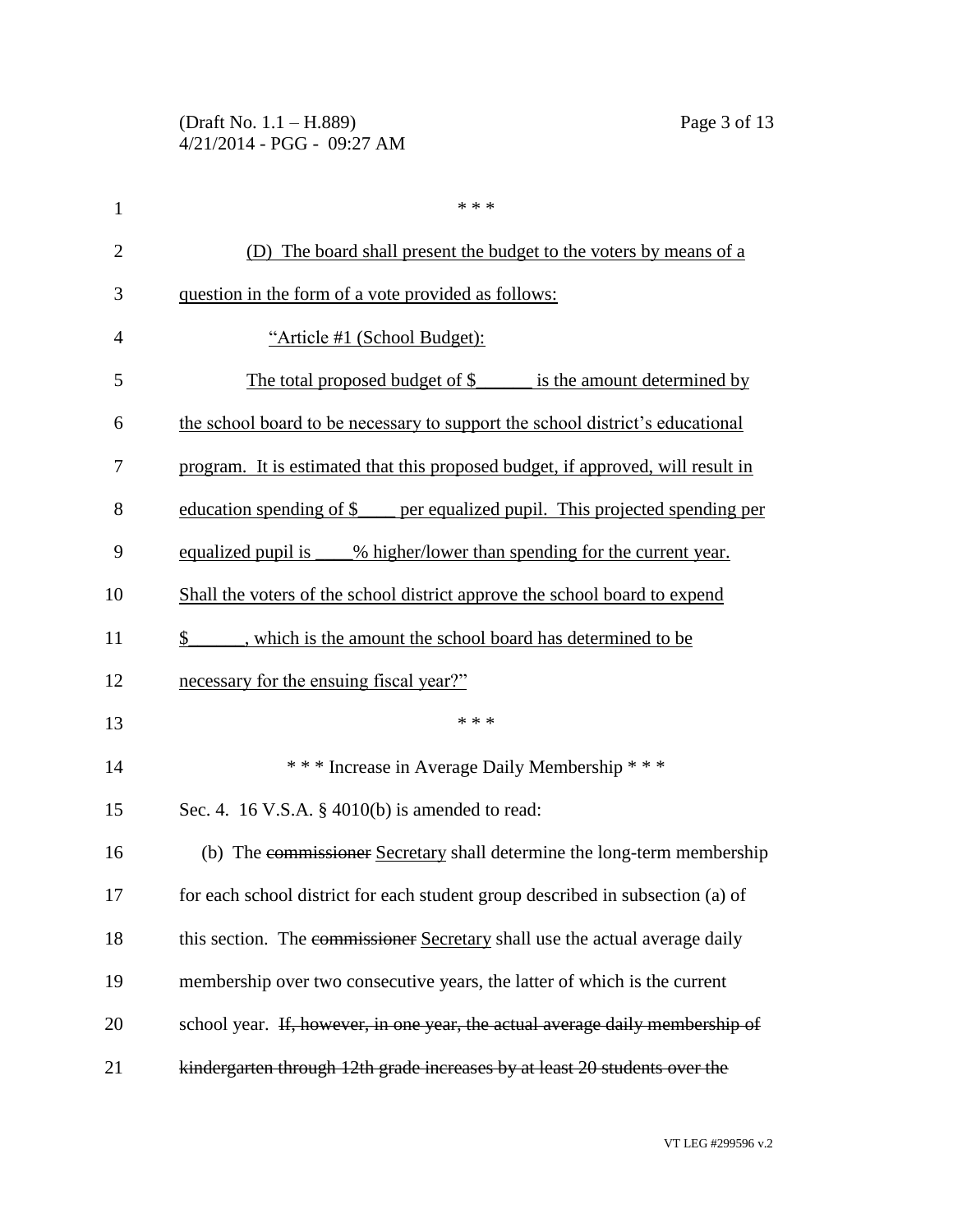(Draft No. 1.1 – H.889) Page 4 of 13 4/21/2014 - PGG - 09:27 AM

| $\mathbf{1}$   | previous year, the commissioner shall compute the long-term membership by        |
|----------------|----------------------------------------------------------------------------------|
| $\overline{2}$ | adding 80 percent of the actual increase, to a maximum increase of 45            |
| 3              | equalized pupils.                                                                |
| $\overline{4}$ | *** Education Spending in Small Schools ***                                      |
| 5              | Sec. 5. 16 V.S.A. § 4015 is amended to read:                                     |
| 6              | § 4015. SMALL SCHOOL SUPPORT                                                     |
| 7              | (a) In this section:                                                             |
| 8              | (1) "Eligible school district" means a school district which operates at         |
| 9              | least one school, has been determined by the Secretary of Education to be        |
| 10             | eligible due to geographic necessity; and                                        |
| 11             | (A) has a two-year average combined enrollment of fewer than 100                 |
| 12             | students in all the schools operated by the district; or                         |
| 13             | (B) has an average grade size of 20 or fewer.                                    |
| 14             | * * *                                                                            |
| 15             | (7) "Eligible due to geographic necessity" means that the Secretary of           |
| 16             | Education has determined, on an annual basis, that the driving times, distances, |
| 17             | and travel routes are an obstacle to transporting students, consistent with the  |
| 18             | methodology used by the Secretary in response to 2009 Acts and Resolves          |
| 19             | No. 153, Sec. 21(1). The Secretary may also consider the available capacity of   |
| 20             | other neighboring schools to enroll additional students. A determination by the  |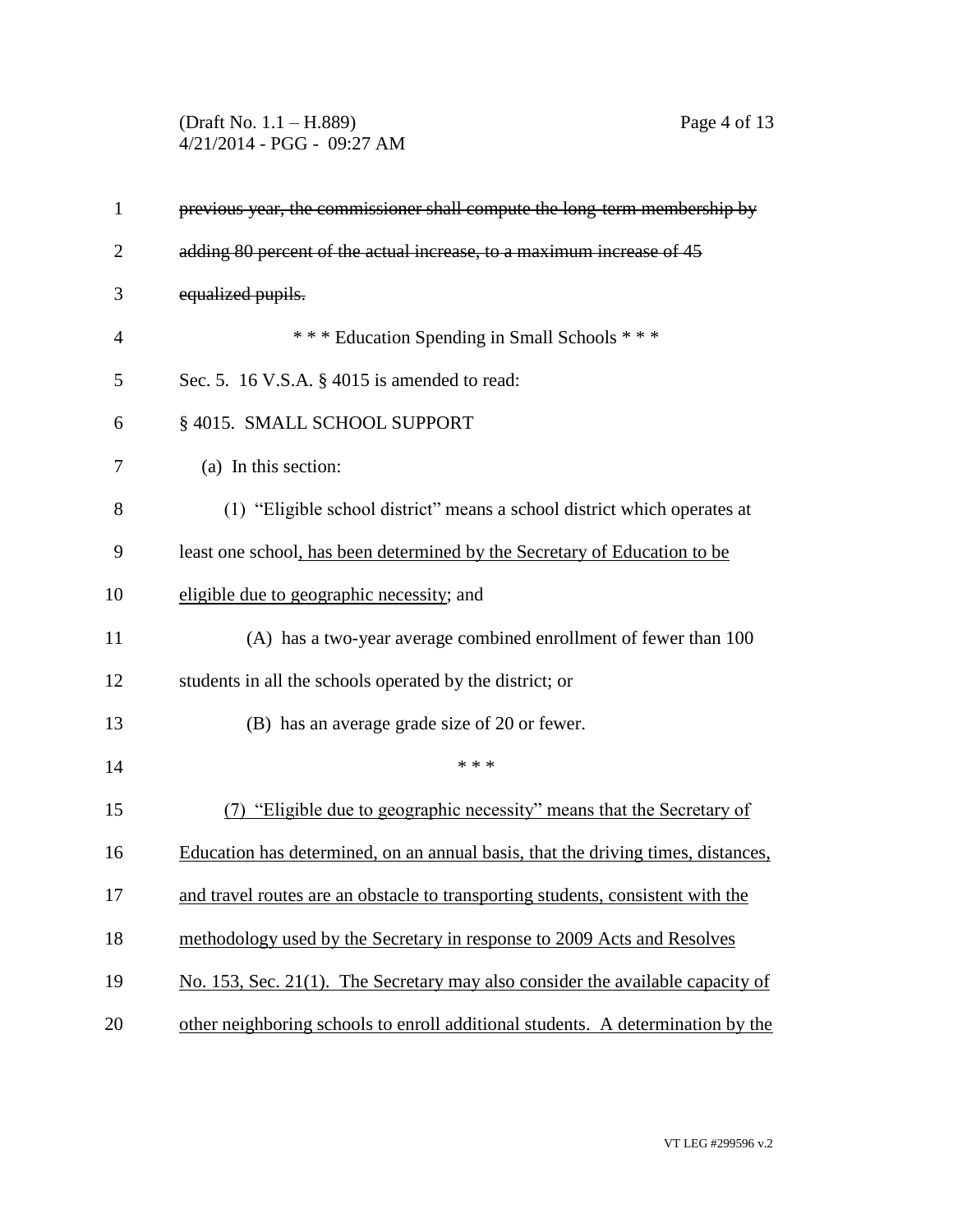(Draft No. 1.1 – H.889) Page 5 of 13 4/21/2014 - PGG - 09:27 AM

| $\mathbf{1}$   | Secretary of eligibility due to geographic necessity under this section shall be  |
|----------------|-----------------------------------------------------------------------------------|
| $\overline{2}$ | final.                                                                            |
| 3              | * * *                                                                             |
| $\overline{4}$ | Sec. 6. EDUCATION SPENDING IN SMALL SCHOOLS                                       |
| 5              | Notwithstanding 16 V.S.A. § 4015, for fiscal year 2019, any school that was       |
| 6              | eligible for small school support of its education spending under 16 V.S.A.       |
| 7              | § 4015 in fiscal year 2018 but is not eligible in 2019 because the school is not  |
| 8              | eligible due to geographic necessity shall, upon application, receive small       |
| 9              | school support that is two-thirds of the support it received in fiscal year 2018. |
| 10             | Notwithstanding 16 V.S.A. § 4015, for fiscal year 2020, any school that was       |
| 11             | eligible for small school support of its education spending under 16 V.S.A.       |
| 12             | § 4015 in fiscal year 2018 but is not eligible for a small school grant in 2020   |
| 13             | because the school is not eligible due to geographic necessity shall, upon        |
| 14             | application, receive small school support that is one-third of the support it     |
| 15             | received in fiscal year 2018.                                                     |
| 16             | *** Occupancy of a Homestead ***                                                  |
| 17             | Sec. 7. 32 V.S.A. § 5401(7) is amended to read:                                   |
| 18             | (7) "Homestead":                                                                  |
| 19             | (A) "Homestead" means the principal dwelling and parcel of land                   |
| 20             | surrounding the dwelling, owned and occupied by a resident individual on          |
| 21             | April 1 and occupied as the individual's domicile for a minimum of 183 days       |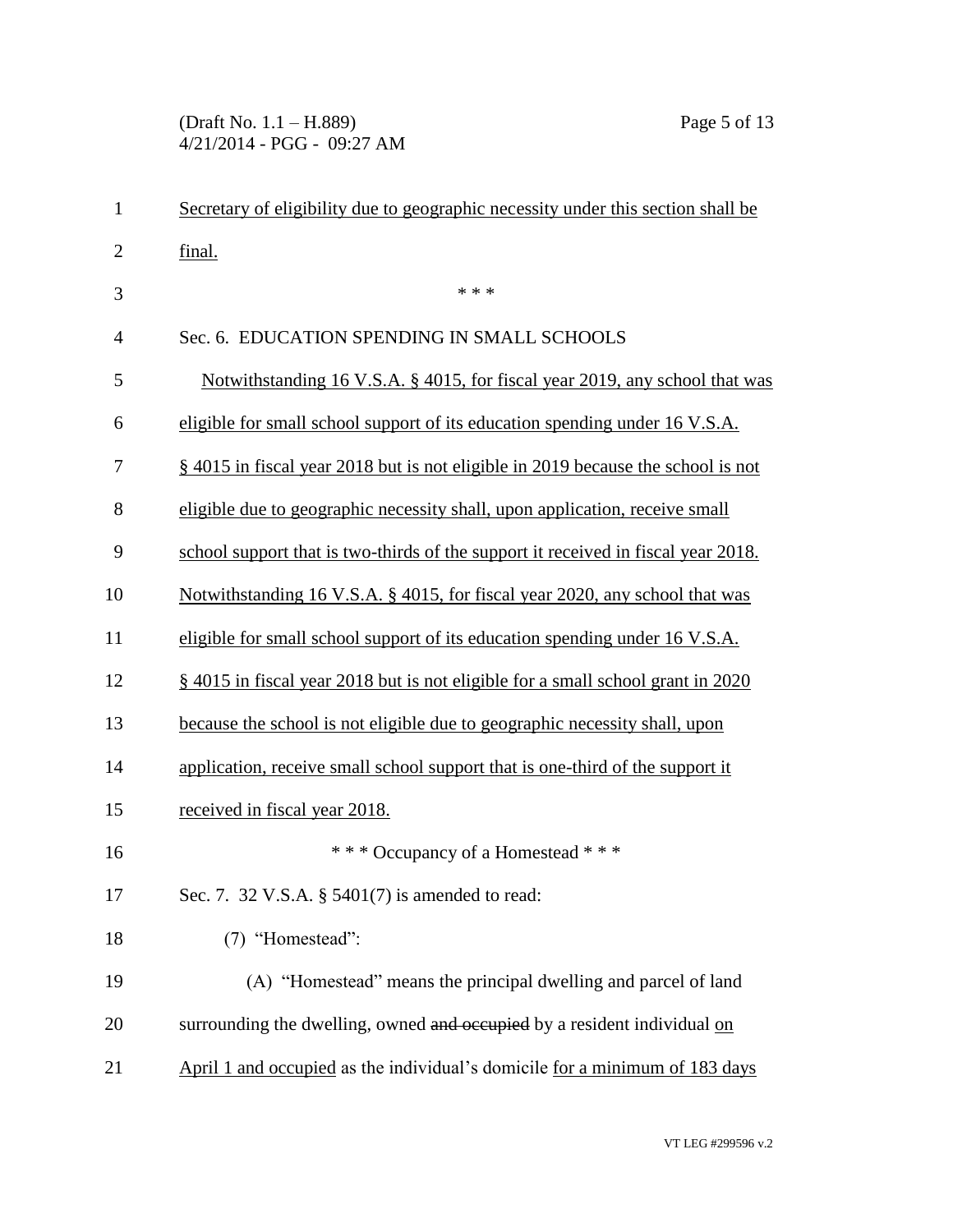(Draft No. 1.1 – H.889) Page 6 of 13 4/21/2014 - PGG - 09:27 AM

| 1              | out of the calendar year, or for purposes of the renter property tax adjustment  |
|----------------|----------------------------------------------------------------------------------|
| $\overline{2}$ | under subsection 6066(b) of this title, rented and occupied by a resident        |
| 3              | individual as the individual's domicile.                                         |
| $\overline{4}$ | * * *                                                                            |
| 5              | (H) A homestead does not include any portion of a dwelling that is               |
| 6              | rented and a dwelling is not a homestead for any portion of the year in which it |
| 7              | is rented.                                                                       |
| 8              | * * *                                                                            |
| 9              | *** Excess Spending Anchor ***                                                   |
| 10             | Sec. 8. 32 V.S.A. § 5401(12) is amended to read:                                 |
| 11             | (12) "Excess spending" means:                                                    |
| 12             | (A) the per-equalized-pupil amount of the district's education                   |
| 13             | spending, as defined in 16 V.S.A. § 4001(6), plus any amount required to be      |
| 14             | added from a Capital Construction Reserve Fund under 24 V.S.A. § 2804(b);        |
| 15             | (B) in excess of 123 percent of the statewide average district                   |
| 16             | education spending per equalized pupil in the prior fiscal year increased by     |
| 17             | inflation, as determined by the Secretary of Education on or before November     |
| 18             | 15 of each year based on the passed budgets to date. As used in this             |
| 19             | subdivision, "increased by inflation" means increasing the statewide average     |
| 20             | district education spending per equalized pupil for fiscal year 2014 by the most |
| 21             | recent New England Economic Project cumulative price index, as of                |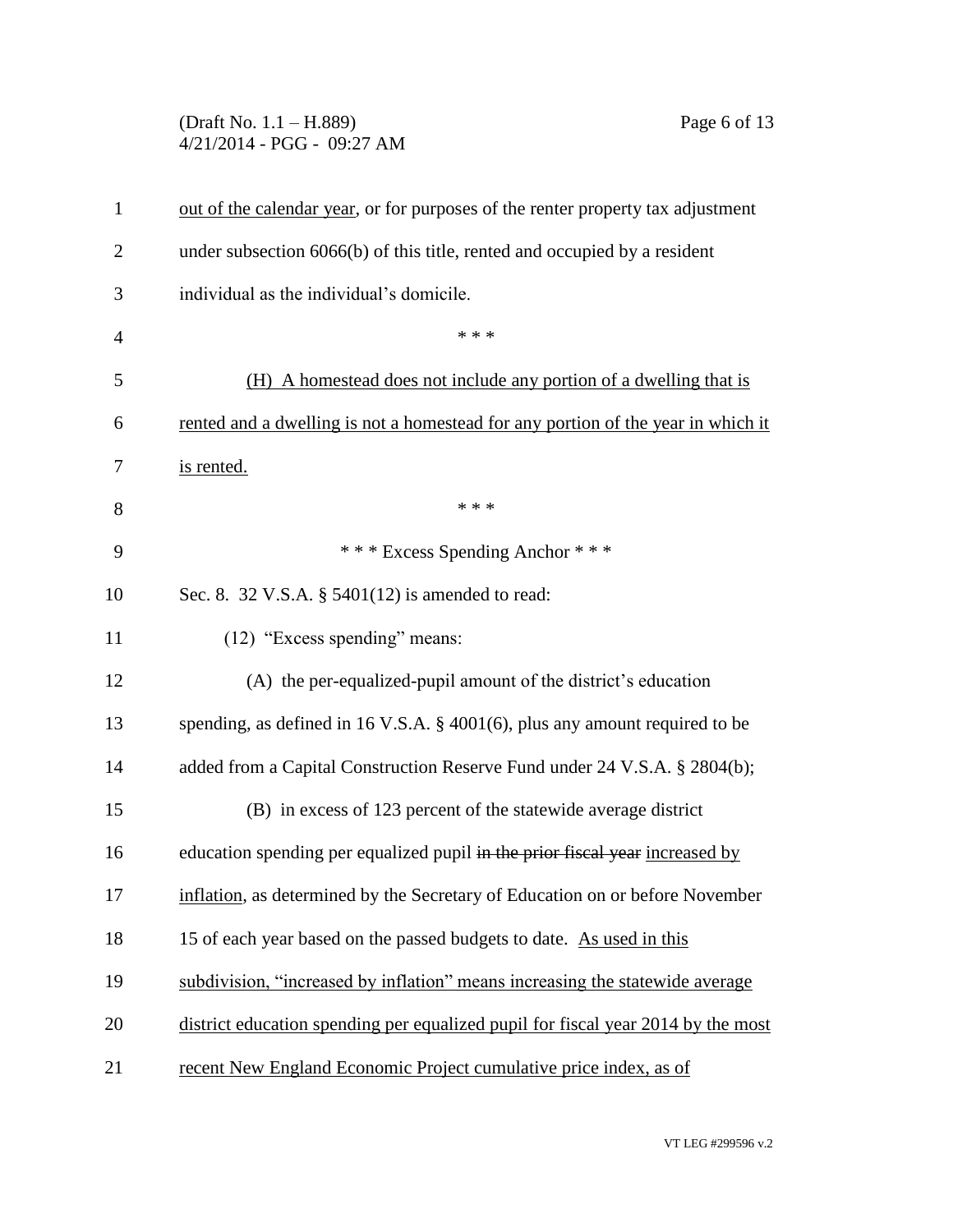(Draft No. 1.1 – H.889) Page 7 of 13 4/21/2014 - PGG - 09:27 AM

| $\mathbf{1}$   | November 15, for state and local government purchases of goods and services,   |
|----------------|--------------------------------------------------------------------------------|
| $\overline{2}$ | from fiscal year 2014 through the fiscal year for which the amount is being    |
| 3              | determined.                                                                    |
| 4              | Sec. 9. 2013 Acts and Resolves No. 60, Sec. 2 is amended to read:              |
| 5              | Sec. 2. 32 V.S.A. § 5401(12) is amended to read:                               |
| 6              | (12) "Excess spending" means:                                                  |
| 7              | (A) the per-equalized-pupil amount of the district's education                 |
| 8              | spending, as defined in 16 V.S.A. $\S$ 4001(6), plus any amount required to be |
| 9              | added from a Capital Construction Reserve Fund under 24 V.S.A. § 2804(b);      |
| 10             | (B) in excess of $\frac{123}{121}$ percent of the statewide average district   |
| 11             | education spending per equalized pupil increased by inflation, as determined   |
| 12             | by the Secretary of Education on or before November 15 of each year based on   |
| 13             | the passed budgets to date. As used in this subdivision, "increased by         |
| 14             | inflation" means increasing the statewide average district education spending  |
| 15             | per equalized pupil for fiscal year 2014 by the most recent New England        |
| 16             | Economic Project cumulative price index, as of November 15, for state and      |
| 17             | local government purchases of goods and services, from fiscal year 2014        |
| 18             | through the fiscal year for which the amount is being determined.              |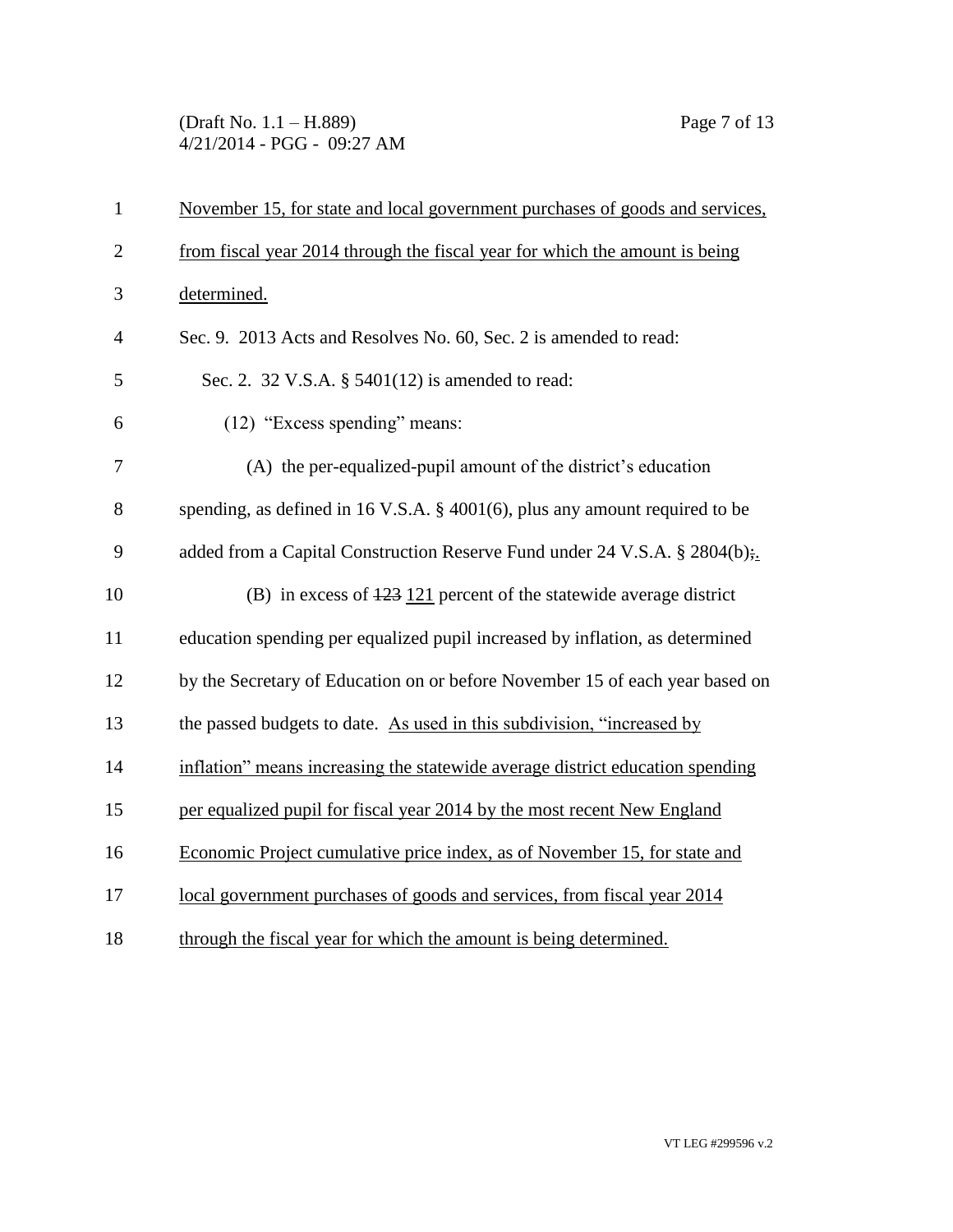(Draft No. 1.1 – H.889) Page 8 of 13 4/21/2014 - PGG - 09:27 AM

| $\mathbf{1}$   | *** Electrical Generating Plants ***                                                  |
|----------------|---------------------------------------------------------------------------------------|
| $\overline{2}$ | Sec. 10. 32 V.S.A. § 5402(d) is amended to read:                                      |
| 3              | (d) A municipality which has upon its grand list an operating electric                |
| $\overline{4}$ | generating plant subject to the tax under section 5402a of this chapter chapter       |
| 5              | 213 of this title shall be subject to the nonresidential education property tax at    |
| 6              | three-quarters of the rate provided in subdivision $(a)(1)$ of this section, as       |
| 7              | adjusted under section 5402b of this chapter; and shall be subject to the             |
| 8              | homestead education property tax at three-quarters of the base rate provided in       |
| 9              | subdivision (a) $(2)$ of this section, as adjusted under section 5402b of this        |
| 10             | chapter, and multiplied by its district spending adjustment.                          |
| 11             | Sec. 11. EDUCATION TAXES IN VERNON                                                    |
| 12             | Notwithstanding any other provision of law, for the purposes of 32 V.S.A.             |
| 13             | § 5402(d), the town of Vernon shall continue to be treated as if its grand list       |
| 14             | included an operating electric generating plant subject to the tax under              |
| 15             | 32 V.S.A. chapter 213 until the end of fiscal year 2017, and shall be taxed as        |
| 16             | follows:                                                                              |
| 17             | (1) for fiscal year 2016, the town of Vernon shall be subject to the                  |
| 18             | nonresidential education property tax and the homestead education property            |
| 19             | tax at 83 percent of the rate as calculated under subsection $5402(a)$ of this title; |
| 20             | (2) for fiscal year 2017, the town of Vernon shall be subject to the                  |
| 21             | nonresidential education property tax and the homestead education property            |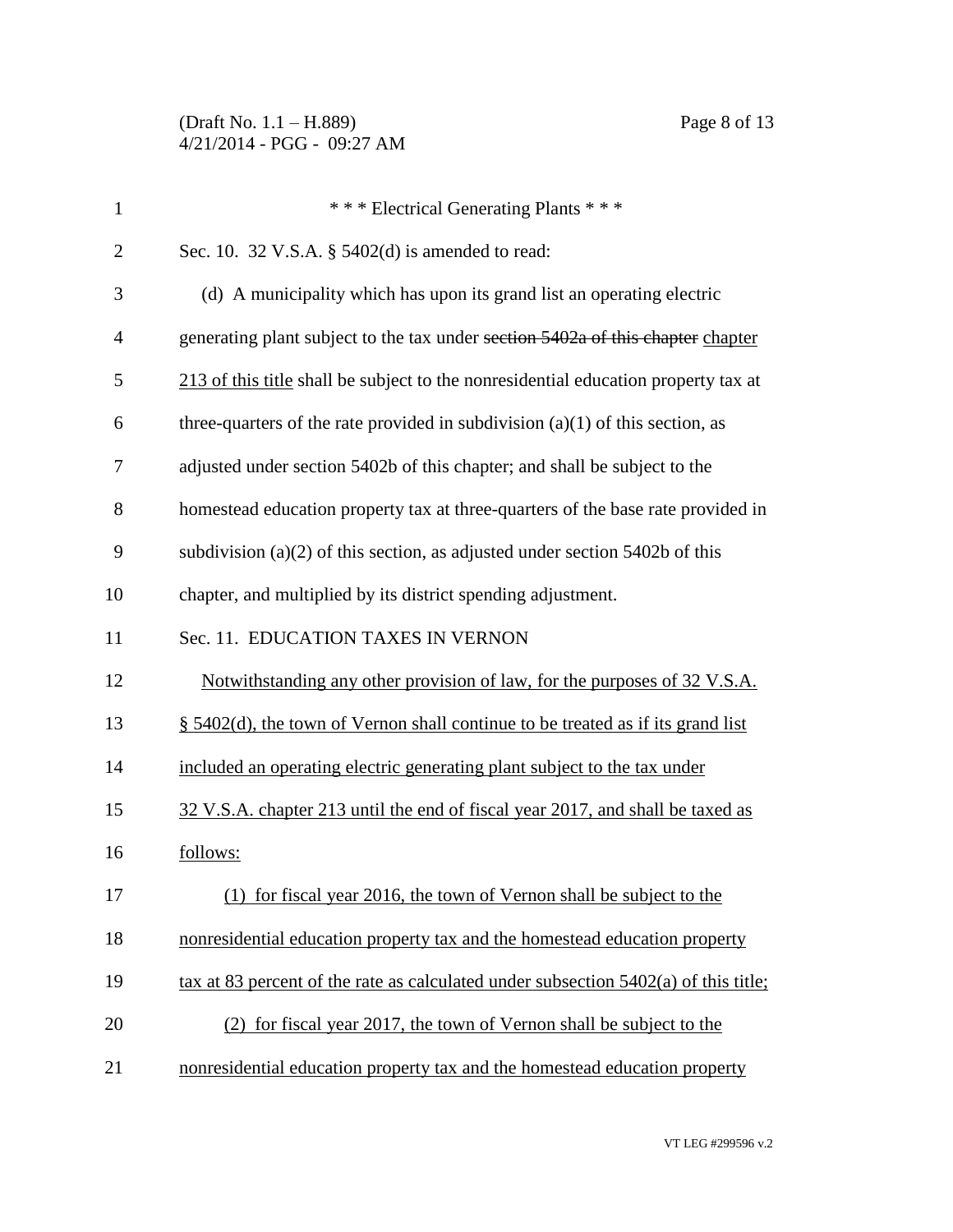(Draft No. 1.1 – H.889) Page 9 of 13 4/21/2014 - PGG - 09:27 AM

| $\mathbf{1}$   | $\frac{\text{tax at } 91 \text{ percent of the rate as calculated under subsection } 5402(a) \text{ of this}}{2 \cdot a}$ |
|----------------|---------------------------------------------------------------------------------------------------------------------------|
| $\overline{2}$ | title; and                                                                                                                |
| 3              | (3) for fiscal year 2018 and after, the town of Vernon shall be subject to                                                |
| $\overline{4}$ | the nonresidential education property tax and the homestead education                                                     |
| 5              | property tax at 100 percent of the rate as calculated under subsection $5402(a)$                                          |
| 6              | of this title.                                                                                                            |
| 7              | *** Renter Rebate ***                                                                                                     |
| 8              | Sec. 12. 32 V.S.A. § 6061(7) is amended to read:                                                                          |
| 9              | (7) "Allocable rent" means for any housesite and for any taxable year 24                                                  |
| 10             | 19 percent of the gross rent. "Gross rent" means the rent actually paid during                                            |
| 11             | the taxable year by the individual or other members of the household solely for                                           |
| 12             | the right of occupancy of the housesite during the taxable year. "Allocable                                               |
| 13             | rent" shall not include payments made under a written homesharing agreement                                               |
| 14             | pursuant to a nonprofit homesharing program, or payments for a room in a                                                  |
| 15             | nursing home in any month for which Medicaid payments have been made on                                                   |
| 16             | behalf of the claimant to the nursing home for room charges.                                                              |
| 17             | Sec. 13. RENTER REBATE REPORT                                                                                             |
| 18             | The Vermont Housing Council, with the assistance of the Department of                                                     |
| 19             | Taxes, the Joint Fiscal Office, and the Agency of Commerce and Community                                                  |
| 20             | Development, shall report to the Senate Committee on Finance and House                                                    |
| 21             | Committee on Ways and Means with recommendations on how to develop                                                        |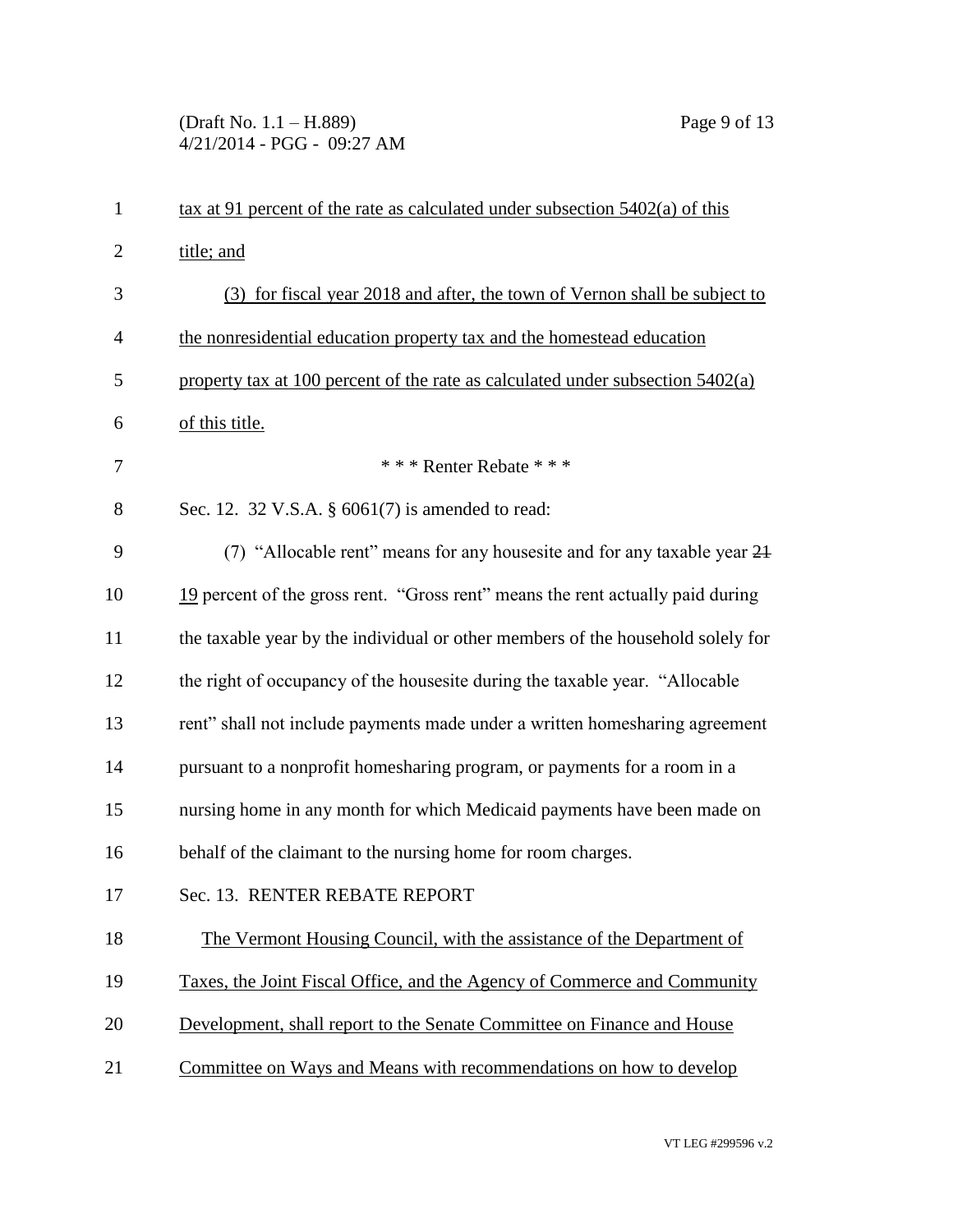(Draft No. 1.1 – H.889) Page 10 of 13 4/21/2014 - PGG - 09:27 AM

| $\mathbf{1}$   | programs to assist renters in lieu of the current renter rebate program at          |
|----------------|-------------------------------------------------------------------------------------|
| $\overline{2}$ | 32 V.S.A. § 6066(b). For purposes of the report, the Vermont Housing                |
| 3              | Council shall be joined by a representative from the Vermont Low Income             |
| $\overline{4}$ | <b>Advocacy Council and the Vermont Community Action Directors'</b>                 |
| 5              | Association. The report shall consider the current benefits to renters from the     |
| 6              | renter rebate program, and propose alternative programs that also benefit           |
| 7              | <u>low-income renters. Any alternative proposals shall have approximately the</u>   |
| 8              | same eligibility parameters as the current renter rebate program, shall be          |
| 9              | structured to deliver comparable results, and shall take into account the portion   |
| 10             | of rent paid by renters that is attributable to property taxes. The report shall be |
| 11             | due on or before January 15, 2015.                                                  |
| 12             | Sec. 14. THETFORD EDUCATION PROPERTY TAX RATES IN FY2014                            |
| 13             | In fiscal year 2015, notwithstanding 16 V.S.A. § 4025, there is appropriated        |
| 14             | from the Education Fund to the Thetford School District the sum of                  |
| 15             | \$113,125.00 to be used for the sole purpose of reducing the homestead tax rate,    |
| 16             | which was artificially too high in fiscal year 2014 due to a reporting error in     |
| 17             | the district budget that caused the district to exceed the excess spending          |
| 18             | threshold.                                                                          |
| 19             | Sec. 15. EDUCATION ANALYST                                                          |
| 20             | The establishment of one (1) new classified position – Education Analyst –          |
| 21             | in the Agency of Education is authorized in fiscal year 2015 for the purpose of     |
|                |                                                                                     |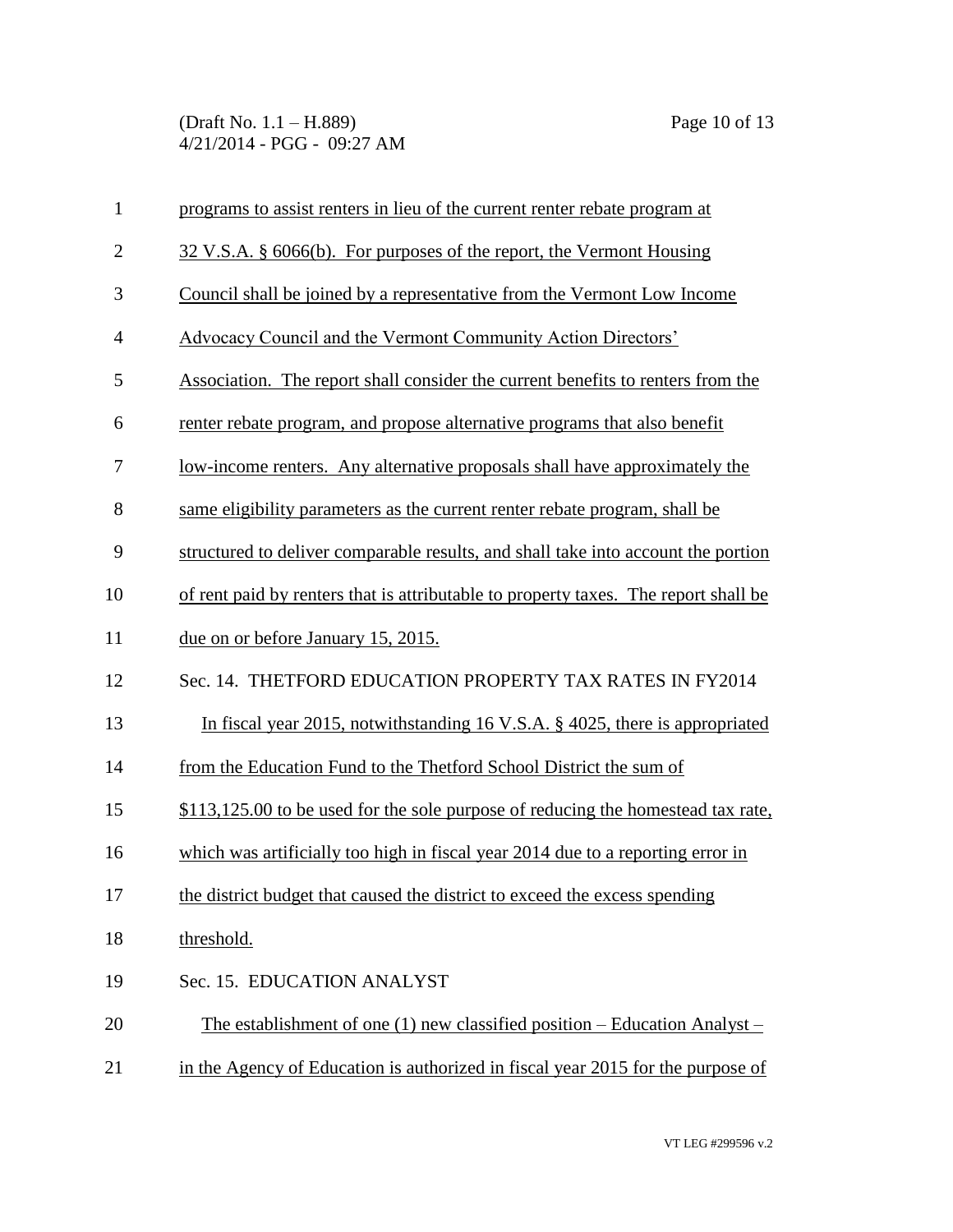(Draft No. 1.1 – H.889) Page 11 of 13 4/21/2014 - PGG - 09:27 AM

| $\mathbf{1}$   | working across the Agency to create tools and indicators for use by education      |
|----------------|------------------------------------------------------------------------------------|
| $\overline{2}$ | decision makers at the State and local level. The analyst will correlate and       |
| 3              | otherwise explore connections among the various areas of work within the           |
| $\overline{4}$ | Agency such as student test scores, attendance, graduation and continuation        |
| 5              | rates, demographics, district expenditures by category, and staffing patterns.     |
| 6              | The analyst will assist local and State level decision makers to assess the return |
| 7              | on education dollars based on analysis of opportunities provided,                  |
| 8              | cost-effectiveness, and outcomes for a given level of expenditure.                 |
| 9              | Sec. 16. BUSINESS MANAGER HANDBOOK                                                 |
| 10             | The Agency of Education shall hire a contractor or contractors through the         |
| 11             | State's procurement process to develop an updated, more comprehensive,             |
| 12             | business manager handbook that consolidates all the information a business         |
| 13             | manager would need to perform his or her function in one reference document.       |
| 14             | This document should establish a uniform chart of accounts and financial           |
| 15             | reports that are GASB compliant, uniform business rules, a comprehensive           |
| 16             | section on federal funds and compliance, State funds and compliance, and a         |
| 17             | blank section for local board policies and internal procedures that each           |
| 18             | business manager can add to the State-issued handbook.                             |
| 19             | Sec. 17. APPROPRIATION                                                             |
| 20             | The sum of \$82,500.00 is appropriated from the Supplement Property Tax            |
| 21             | Relief Fund in 32 V.S.A. § 6075 to the Agency of Education for the purpose of      |
|                |                                                                                    |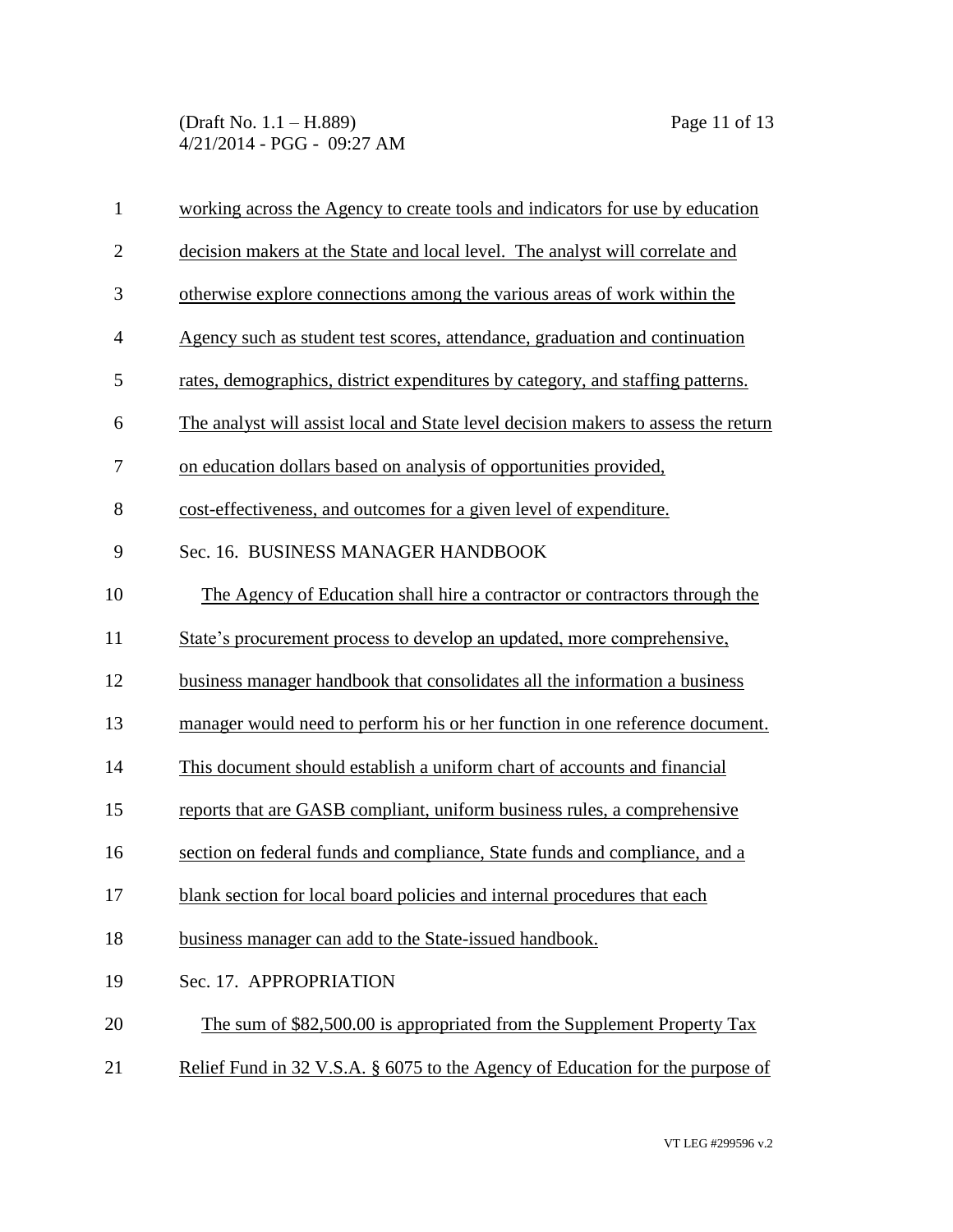(Draft No. 1.1 – H.889) Page 12 of 13 4/21/2014 - PGG - 09:27 AM

| $\mathbf{1}$   | hiring the Education Analyst position in Sec. 22a of this act, and a sum of up to |
|----------------|-----------------------------------------------------------------------------------|
| $\overline{2}$ | \$400,000.00 is appropriated from the Supplement Property Tax Relief Fund in      |
| 3              | 32 V.S.A. § 6075 to the Agency of Education to hire a contractor or               |
| $\overline{4}$ | contractors through the State's procurement process to develop the updated,       |
| 5              | more comprehensive, business manager handbook in Sec. 22b of this act.            |
| 6              | *** Effective Dates ***                                                           |
| 7              | Sec. 18. EFFECTIVE DATES                                                          |
| 8              | This act shall take effect on passage, except for:                                |
| 9              | (1) Secs. 1 (statewide education tax base rates) and 2 (base education            |
| 10             | amount) shall take effect on passage and apply to education property tax rates    |
| 11             | and the base education amount for fiscal year 2015.                               |
| 12             | (2) Sec. 3 (form of budget vote) shall take effect on January 1, 2015 and         |
| 13             | apply to budgets voted for fiscal year 2016.                                      |
| 14             | (3) Sec. 4 (increased average daily membership) shall take effect on              |
| 15             | July 1, 2014 and shall apply to long-term membership calculations for fiscal      |
| 16             | year 2016 and after.                                                              |
| 17             | (4) Secs. 5 and 6 (small school spending) shall take effect on July 1,            |
| 18             | 2018 and apply to fiscal year 2019 and forward.                                   |
| 19             | (5) Sec. 7 (occupancy of a homestead) shall take effect on January 1,             |
| 20             | 2015 and apply to homestead declarations for 2015 and after.                      |